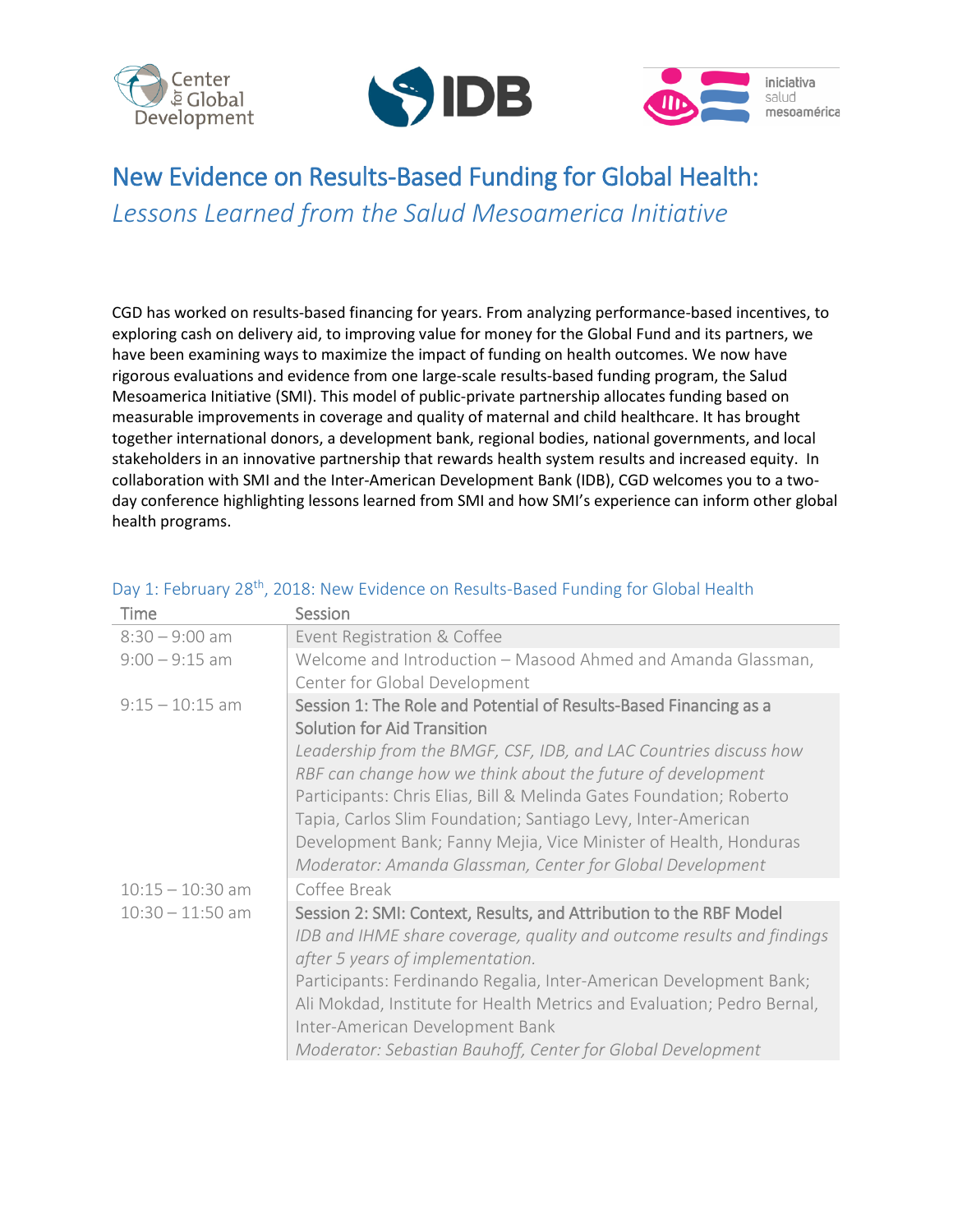





| $11:50 - 12:50$ pm | Session 3: The Story Behind the Results: SMI process evaluation &<br>country perspectives          |
|--------------------|----------------------------------------------------------------------------------------------------|
|                    | IHME qualitative research paired with country leadership in                                        |
|                    | Mesoamerica to share the story behind the numbers.                                                 |
|                    | Participants: Bernardo Hernandez Prado, Institute for Health Metrics                               |
|                    | and Evaluation; Armelle Gillett, Ministry of Health, Belize; Carlos Cruz,                          |
|                    | Ministry of Health, Nicaragua                                                                      |
|                    | Moderator: Gustau Alegret, NTN24                                                                   |
| $12:50 - 1:40$ pm  | Lunch                                                                                              |
| $1:40 - 2:10$ pm   | Session 4a: How It began: The origins of the SMI model                                             |
|                    | Remarks from Amanda Glassman, Center for Global Development;                                       |
|                    | Jaime Sepulveda, University of California, San Francisco; and Miguel                               |
|                    | Betancourt, Carlos Slim Foundation on conceptualization of SMI model                               |
| $2:10 - 3:10$ pm   | Session 4b: Design Decisions & Lessons Learned                                                     |
|                    | IDB and partners share lessons learned from design to implementation<br>of the SMI Program.        |
|                    | Participants: Ignez Tristao, Inter-American Development Bank;                                      |
|                    | Kathleen Alvarez, Management Sciences for Health; Alejandro Solis,                                 |
|                    | COMISCA; Emma Iriarte, Salud Mesoamerica Initiative                                                |
|                    | Moderator: Wolfgang Munar, George Washington University                                            |
| $3:10 - 3:20$ pm   | <b>Brief Stretch Break</b>                                                                         |
| $3:20 - 4:30$ pm   | Session 5: What Does the SMI Model Mean for Other Global Health<br><b>Funders? Lessons learned</b> |
|                    | Development Leaders from funders and multilaterals discuss                                         |
|                    | implications for future endeavors                                                                  |
|                    | Participants: Marcelo Cabrol, Inter-American Development Bank;                                     |
|                    | Mariam Claeson, Global Financing Facility; Manisha Bhinge, Rockefeller                             |
|                    | Foundation; Dan Peters, Bill & Melinda Gates Foundation                                            |
|                    | Moderator: Amanda Glassman, Center for Global Development                                          |
| $4:30 - 5:00$ pm   | Reception                                                                                          |
|                    |                                                                                                    |